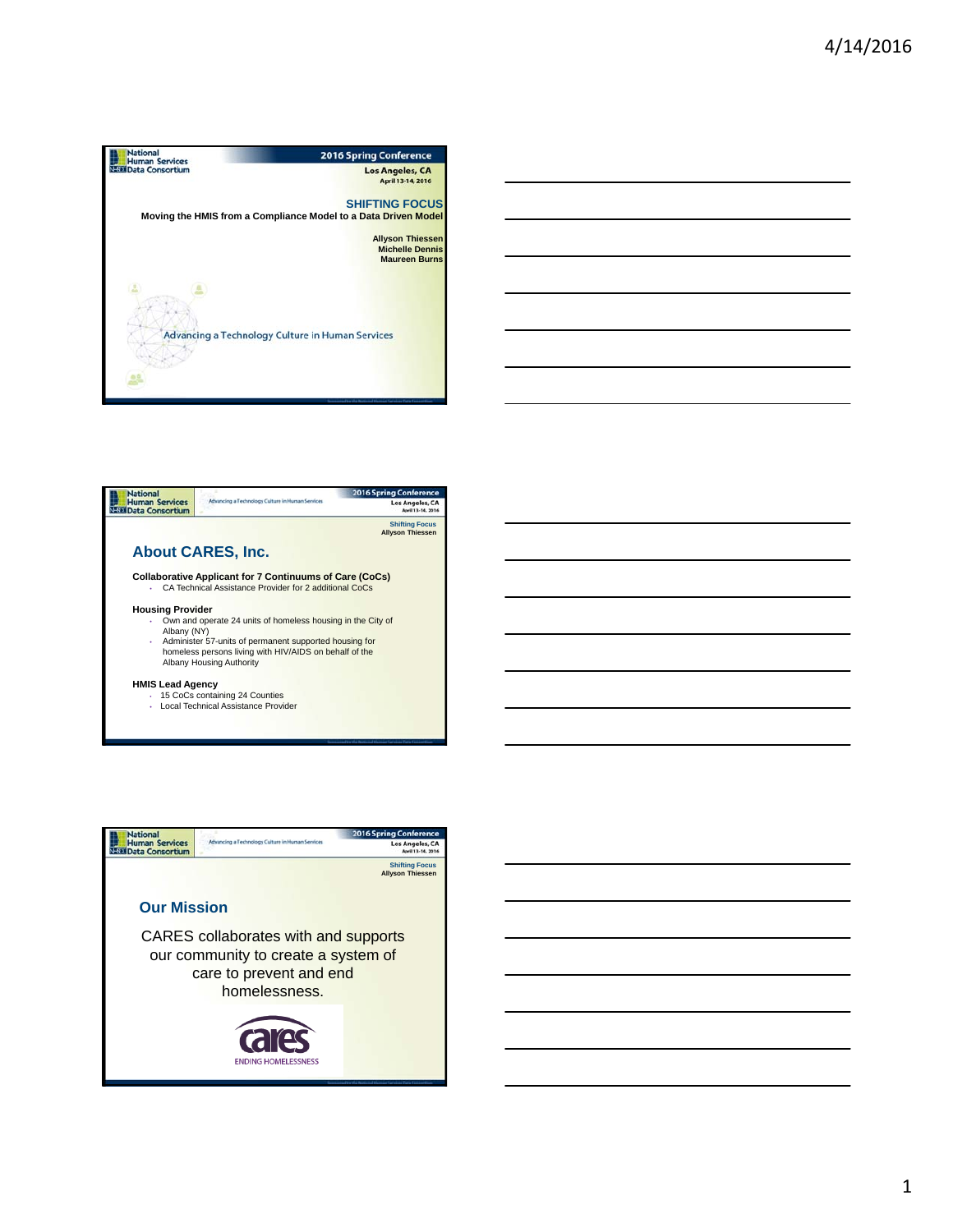





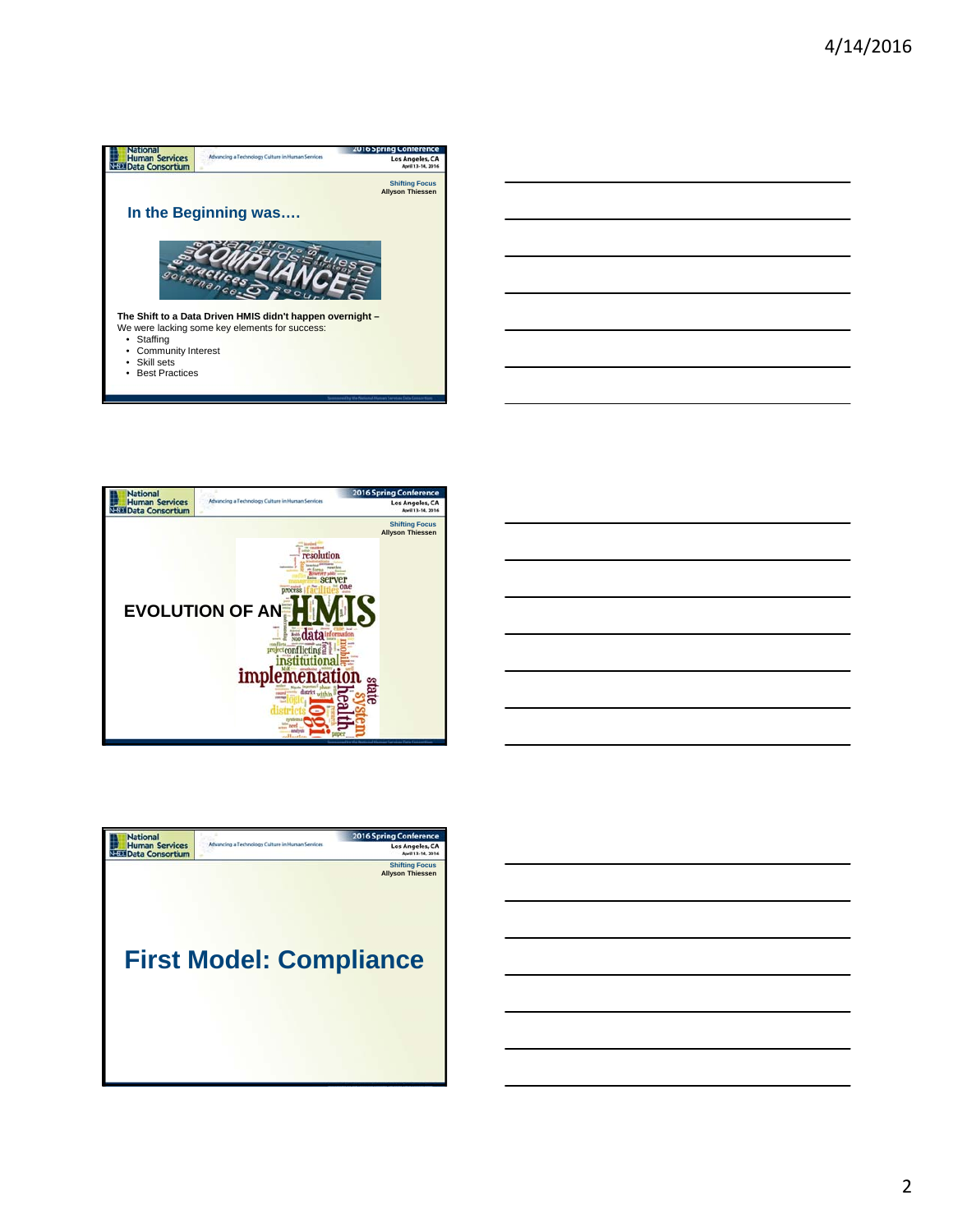## **National**<br> **Human Services**<br> **NEED** Data Consortium 2016 Spring Conf Los Angeles, CA **Shifting Focus Allyson Thiessen 2004-2006: Pure Compliance Compliance** – As needed training – Part time staffer for 11 counties – Minimal Reporting – Vendor handled helpdesk – Minimal policies and procedures – Limited non-mandated program participation – Very little HUD reporting





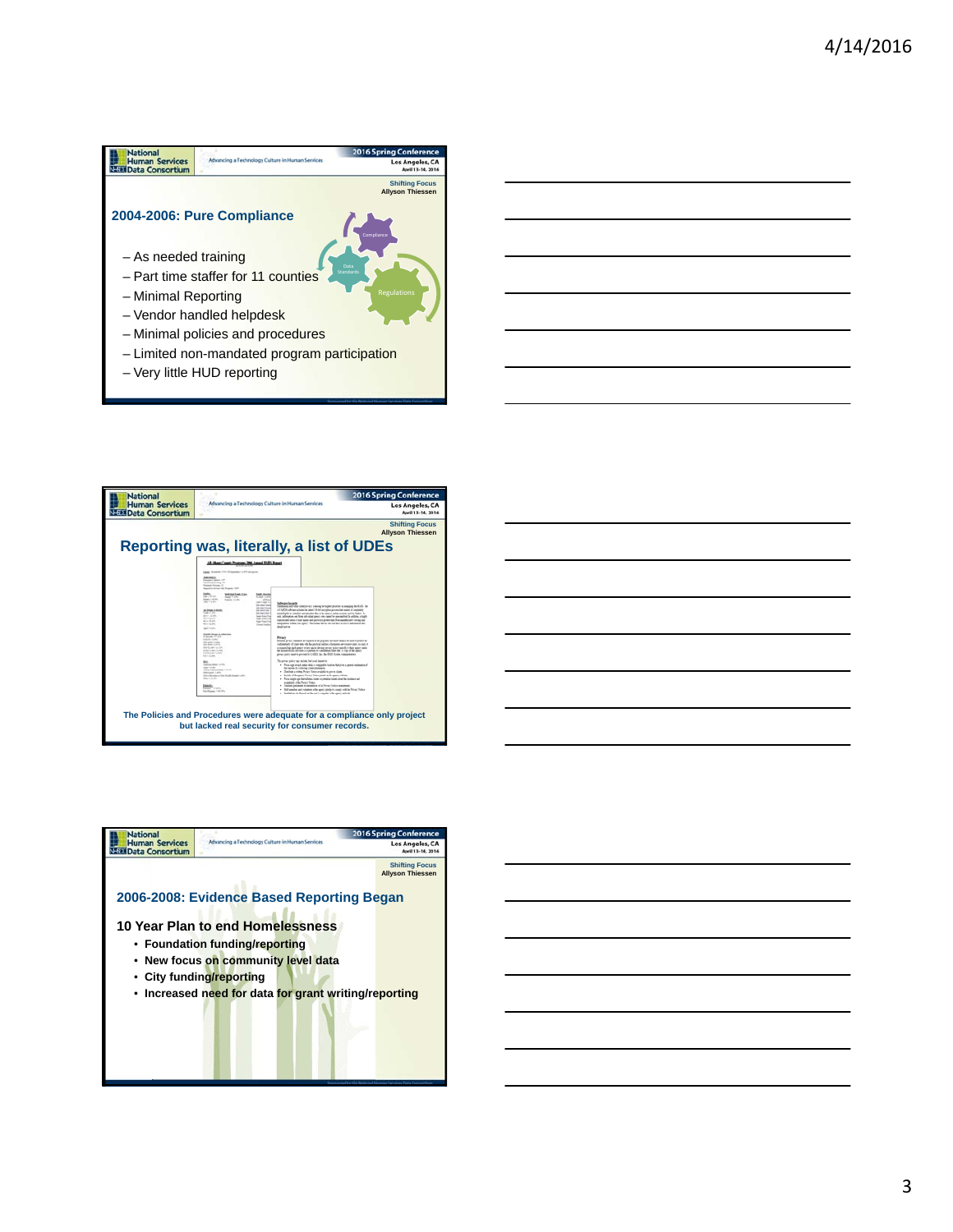

|  | ___ |
|--|-----|
|  |     |
|  |     |





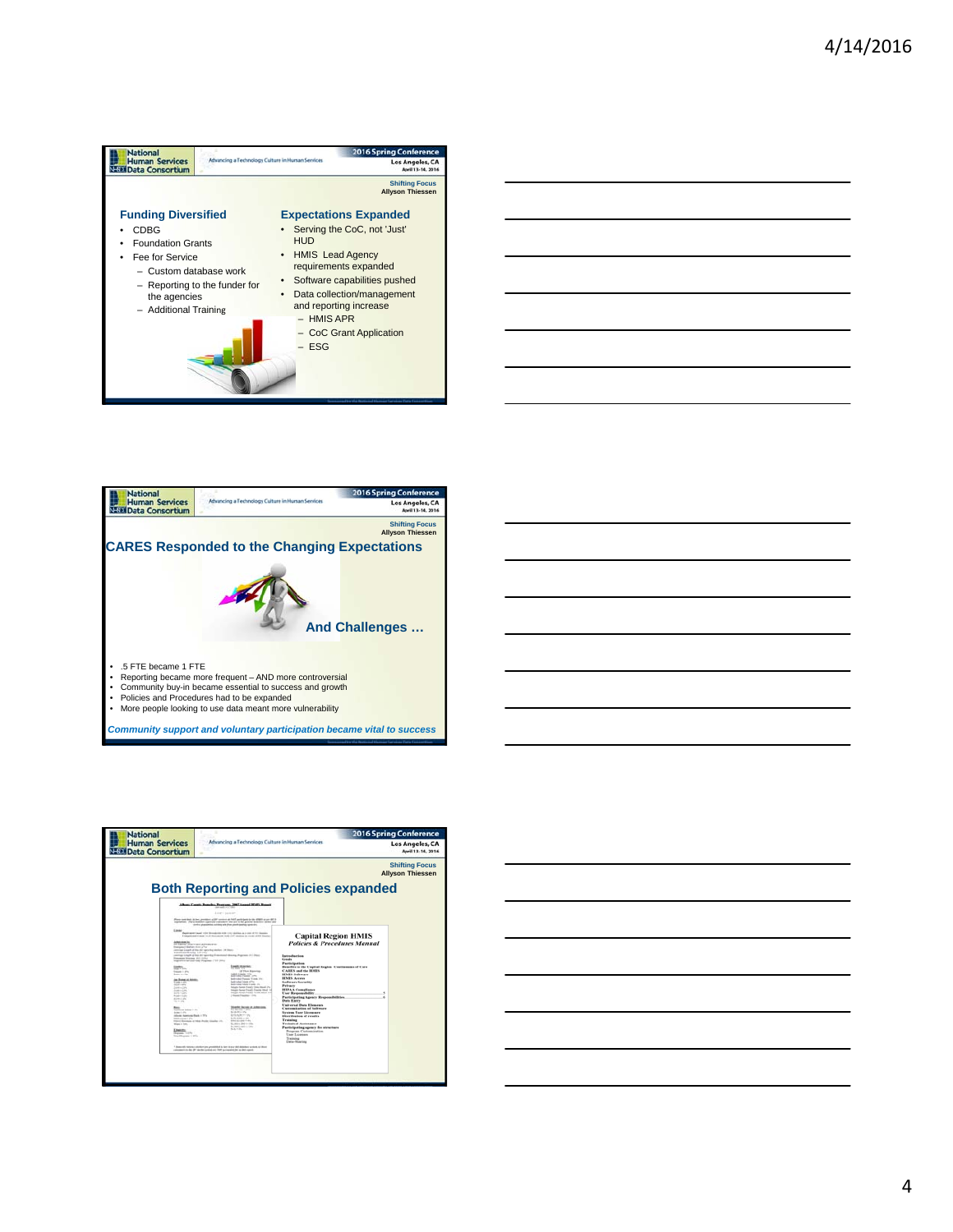







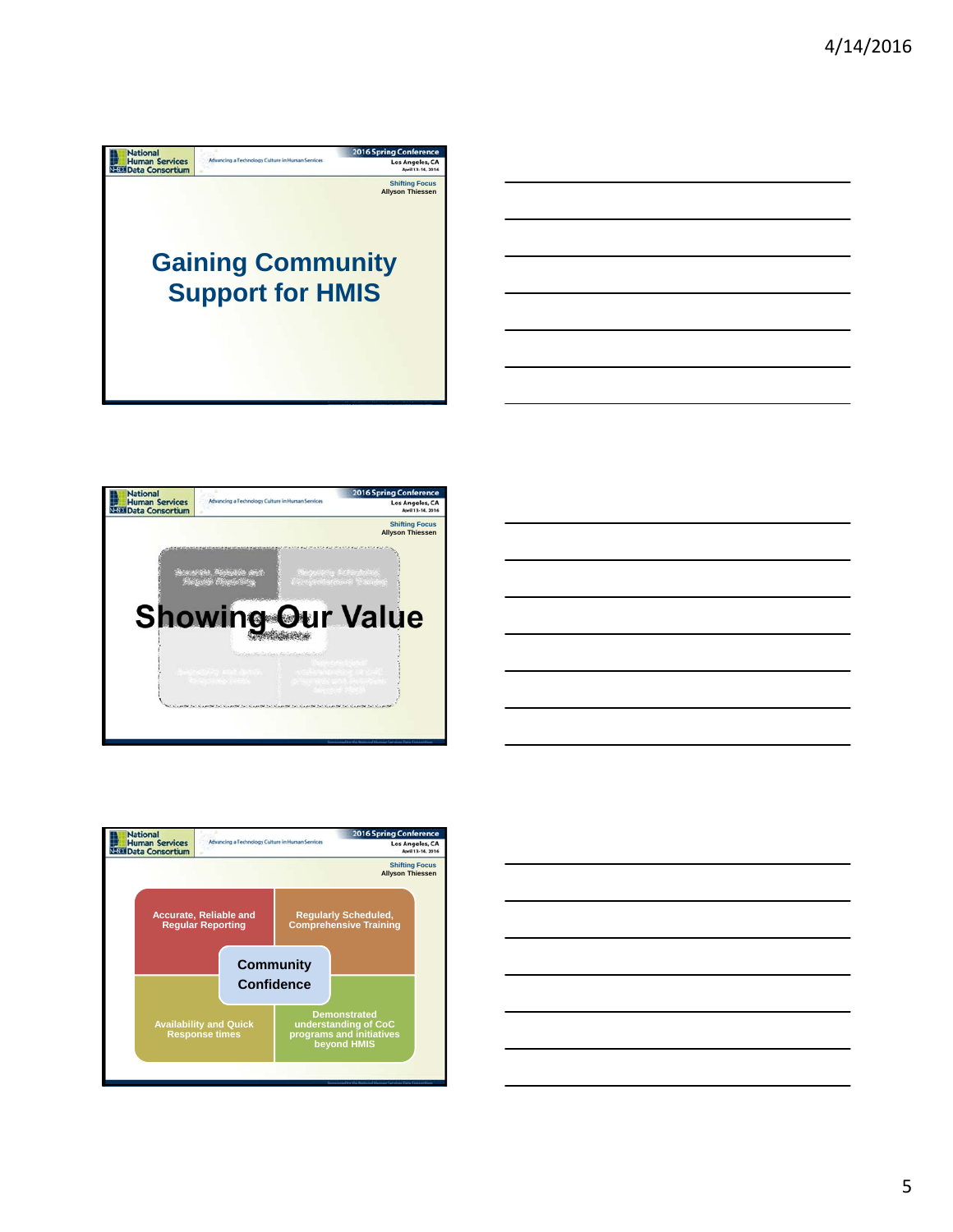







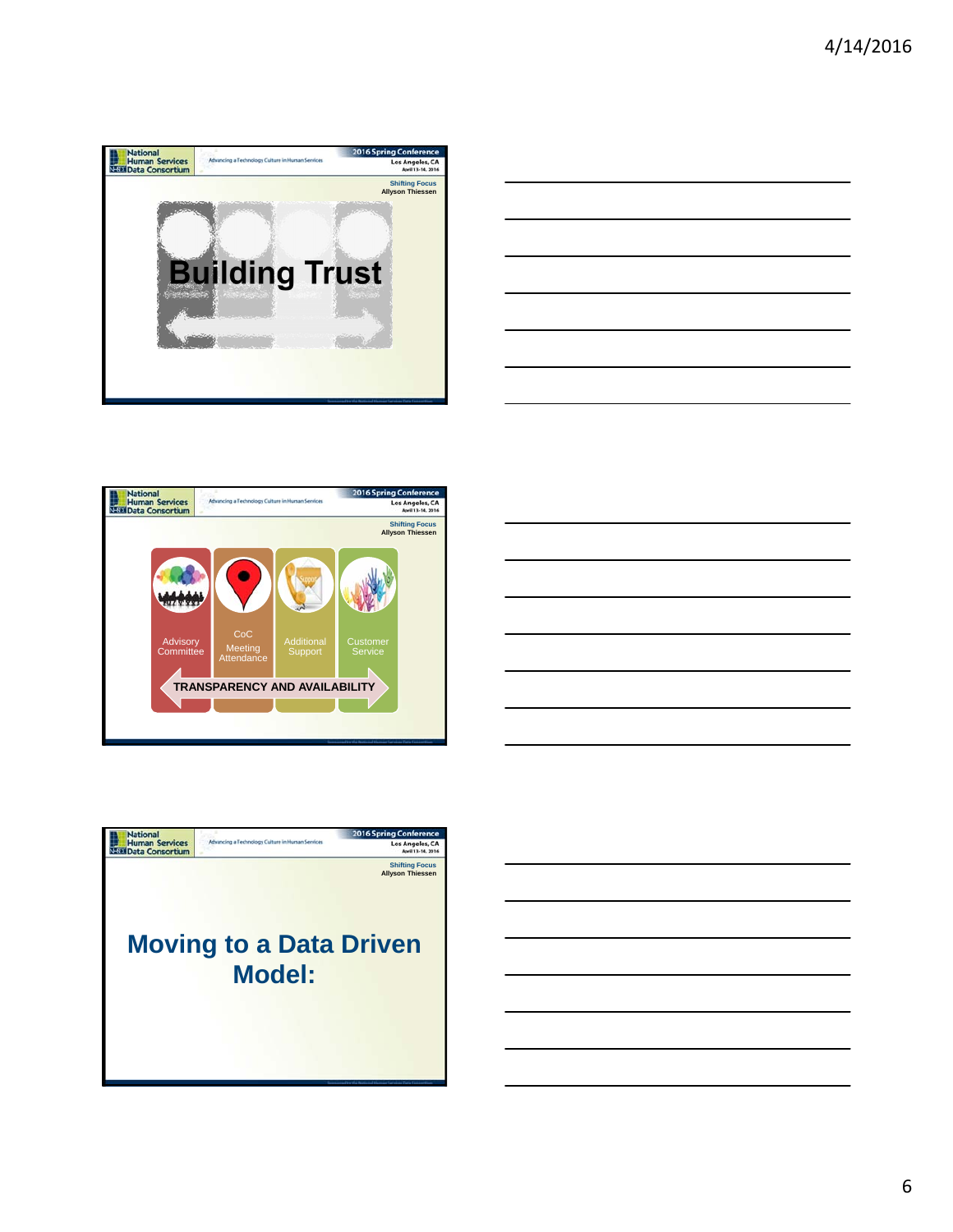







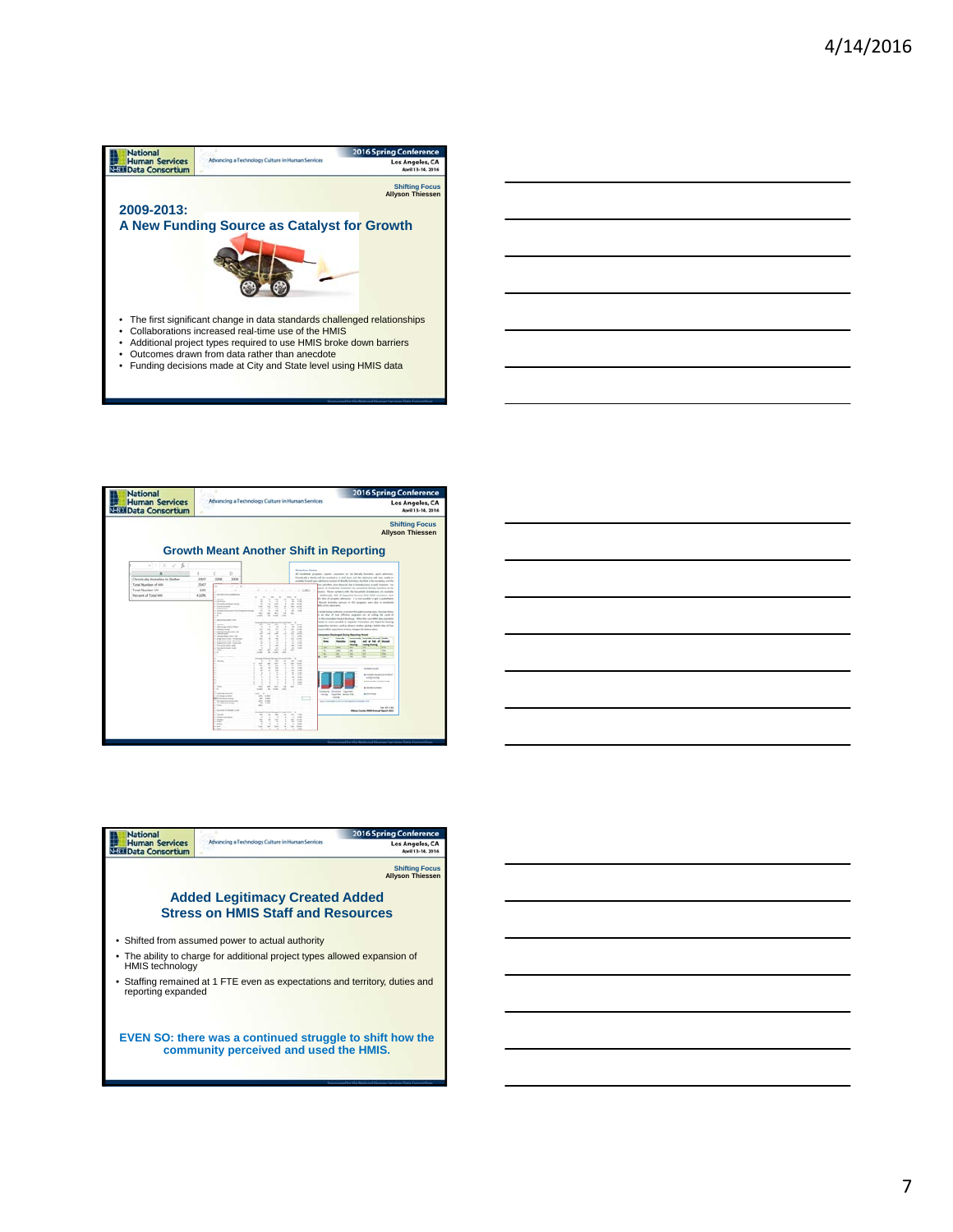





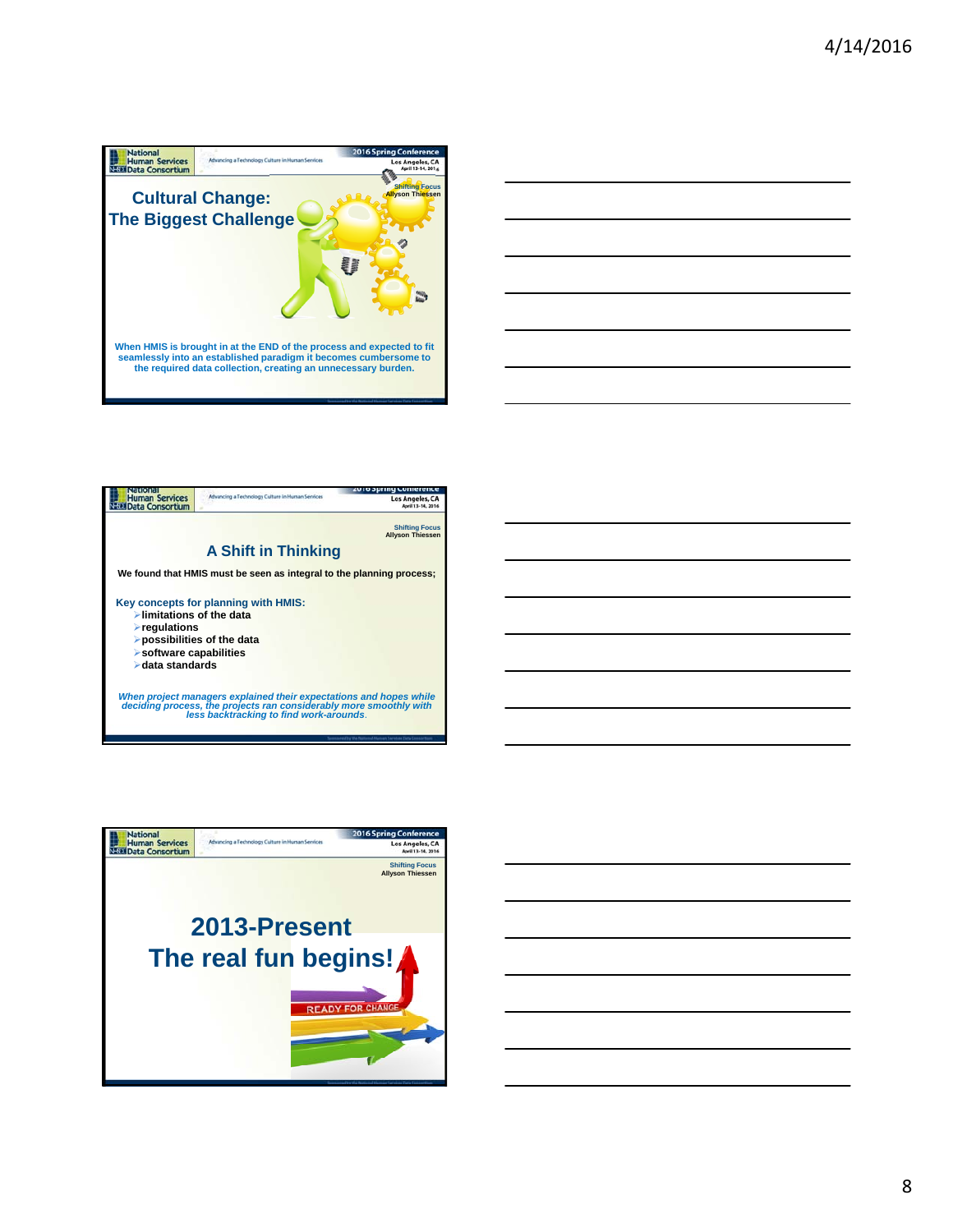





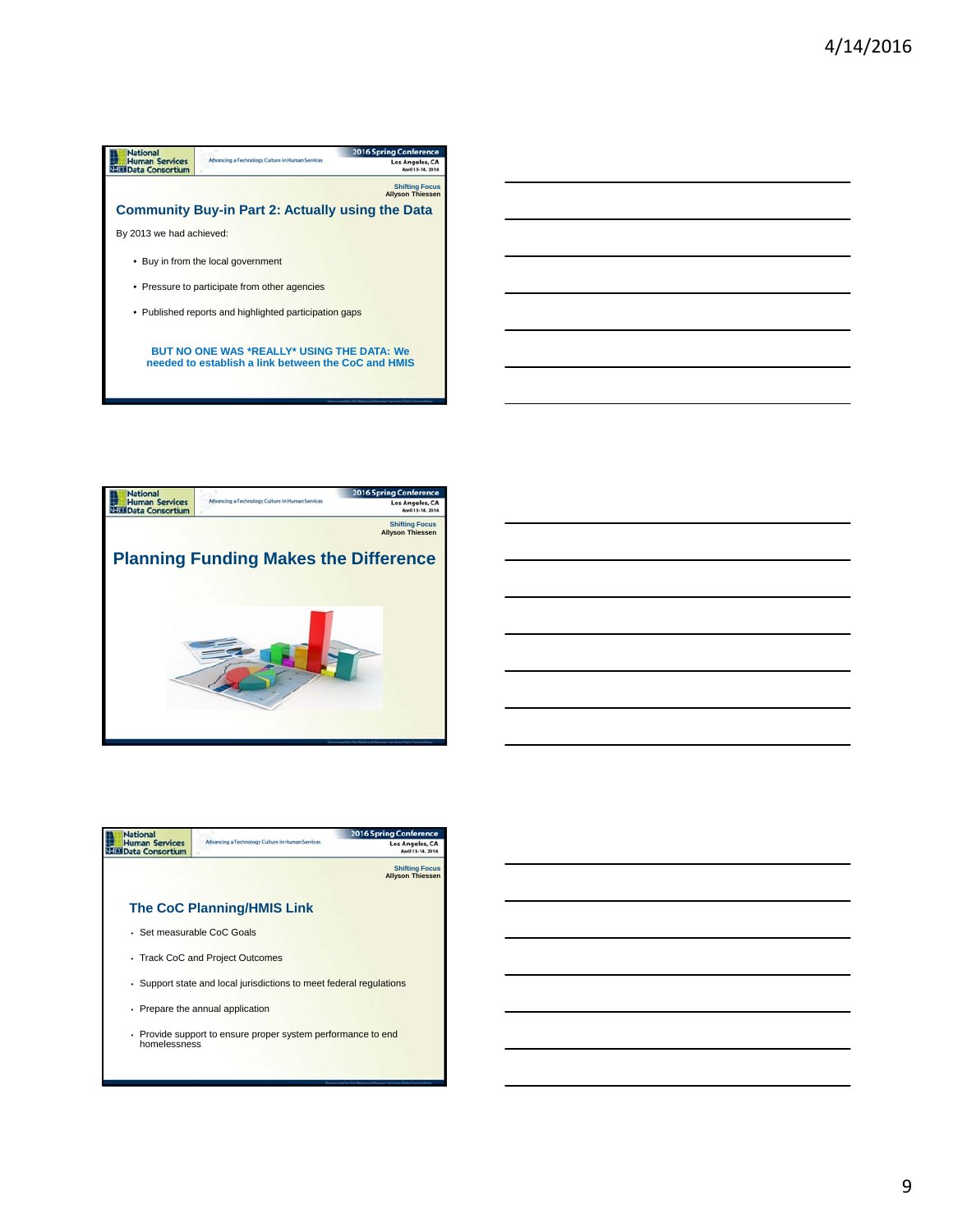

| <b>National</b>                                 |                                                                          | <b>2016 Spring Conference</b>                    |  |
|-------------------------------------------------|--------------------------------------------------------------------------|--------------------------------------------------|--|
| <b>Human Services</b><br><b>Data Consortium</b> | Advancing a Technology Culture in Human Services                         | Los Angeles, CA                                  |  |
|                                                 |                                                                          | <b>Shifting Focus</b><br><b>Allyson Thiessen</b> |  |
|                                                 | <b>How CARES funded more HMIS staff</b>                                  |                                                  |  |
|                                                 | • Shifted some payroll supporting the HMIS/CoC process to Planning Grant |                                                  |  |
|                                                 | • Charged mandated projects which were not part of the CoC               |                                                  |  |
|                                                 | Began offering more Fee for Service Work                                 |                                                  |  |
|                                                 | • Applied for more CDBG and Foundation Funding                           |                                                  |  |
|                                                 | • Territory Expansion (Economy of Scale)                                 |                                                  |  |
|                                                 | . Hired for potential and invested in staff development                  |                                                  |  |
|                                                 | • Utilized free and low cost software options                            |                                                  |  |
|                                                 | Maximized productivity through updates in technology                     |                                                  |  |

-



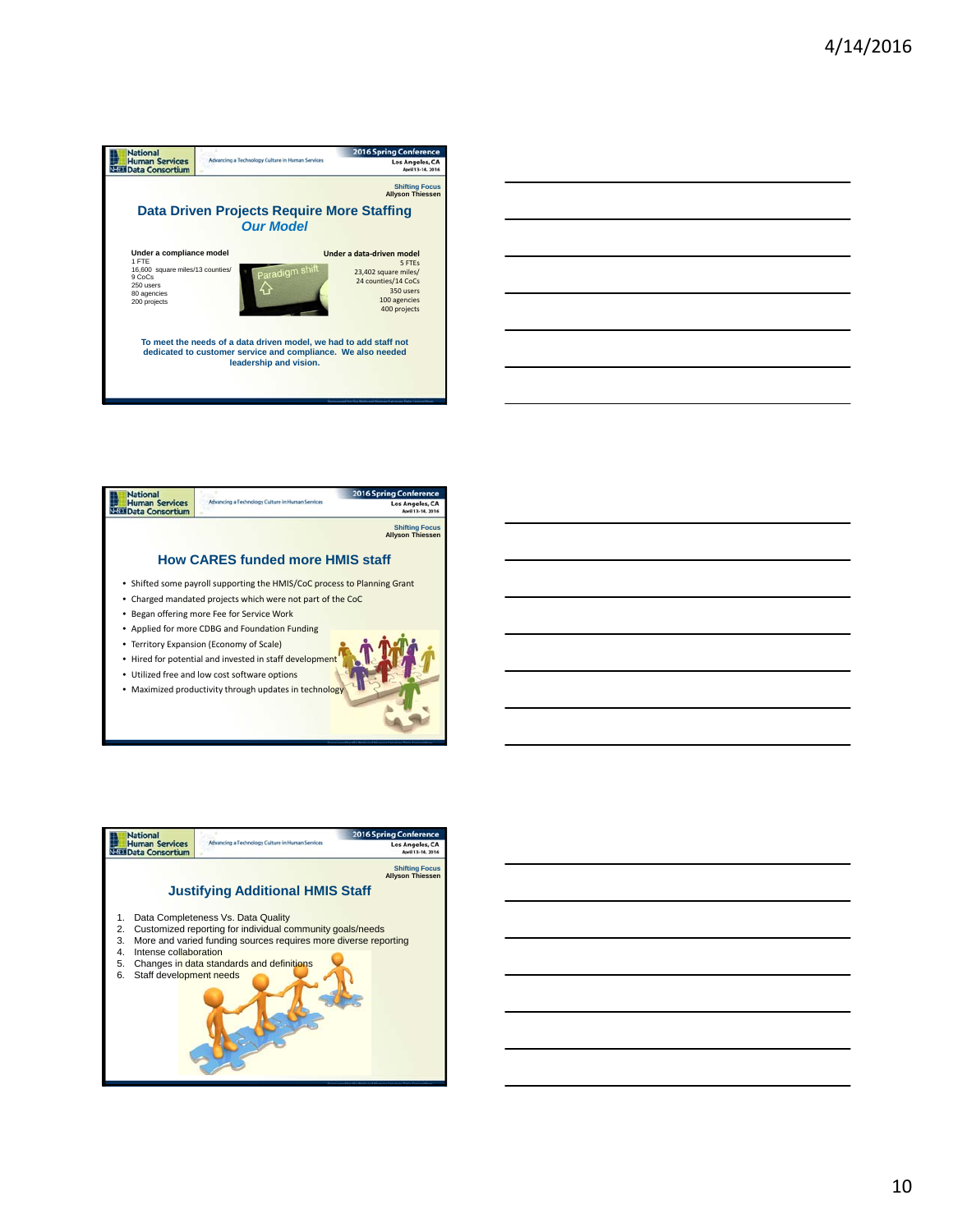







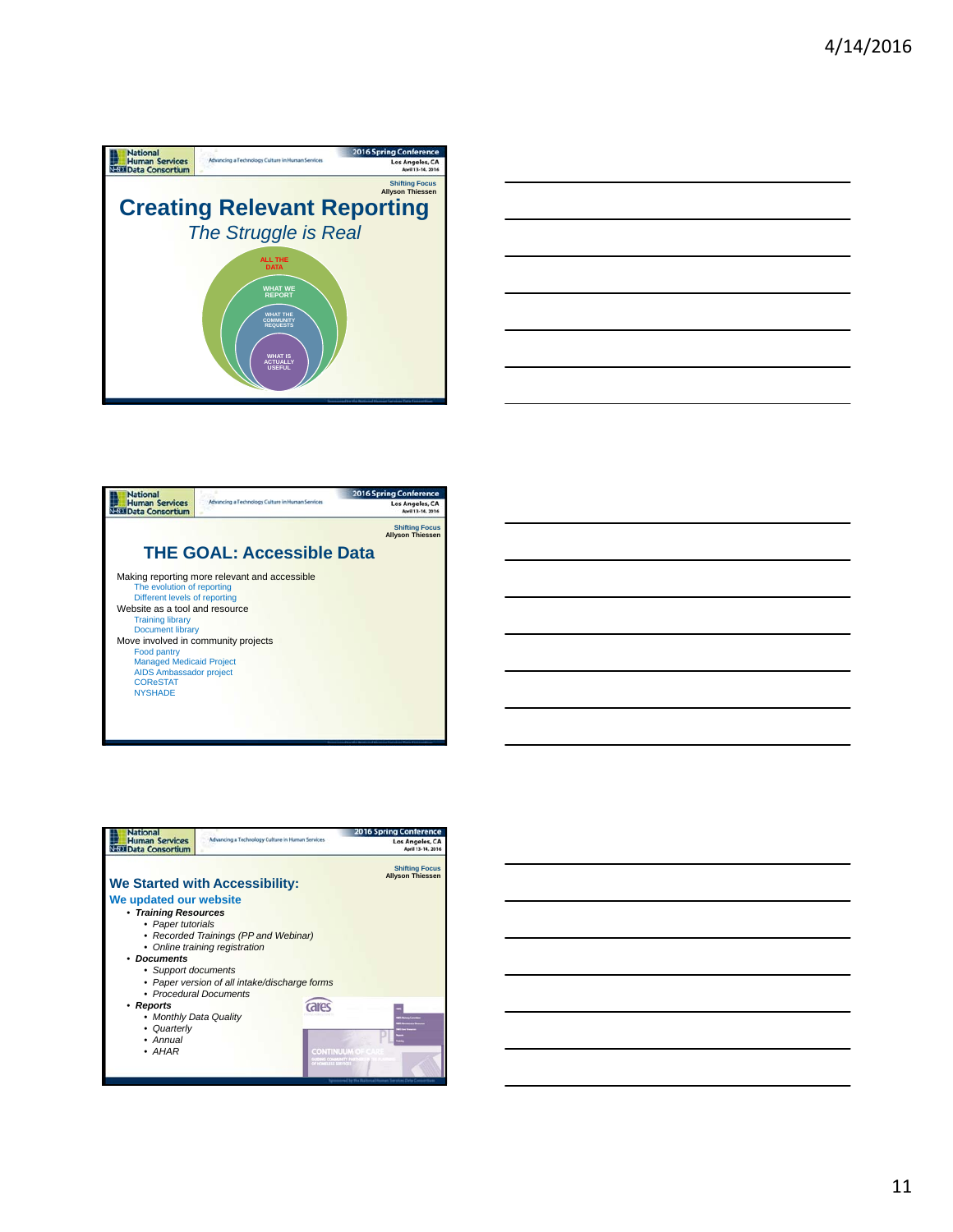| <b>National</b><br><b>Human Services</b><br>Advancing a Technology Culture in Human Services<br><b>EDI Data Consortium</b> |                                                                                                        | ontere<br>Los Angeles, CA<br>April 13-14, 2016                                                                                 |                                          |                                                  |
|----------------------------------------------------------------------------------------------------------------------------|--------------------------------------------------------------------------------------------------------|--------------------------------------------------------------------------------------------------------------------------------|------------------------------------------|--------------------------------------------------|
|                                                                                                                            | <b>Then We Tackled Relevance</b>                                                                       |                                                                                                                                |                                          | <b>Shifting Focus</b><br><b>Allyson Thiessen</b> |
| • Agencies can take data quality and<br>completeness into their own hands                                                  |                                                                                                        | <b>CRES</b>                                                                                                                    | Data Completeness lis Col.               |                                                  |
| completeness                                                                                                               | •CAs can monitor community level data                                                                  |                                                                                                                                | 10 MHz, four or Earn                     | <b>Littleira</b>                                 |
|                                                                                                                            | • Projects can see how other, similar project<br>types are doing with difficult data elements and      |                                                                                                                                |                                          |                                                  |
| reach out for peer-to-peer TA                                                                                              | . Issues with community level data reporting for                                                       | <b>Bone links Scotlan</b><br><b>Seat of</b><br><b>An American Control</b><br><b><i><u>beneficial</u></i></b><br><b>Lake Ad</b> | <b>Transport Ave</b><br><b>Transport</b> |                                                  |
|                                                                                                                            | AHAR and CoC become evident quickly<br>Users can now see how their data quality impacts the entire CoC |                                                                                                                                |                                          |                                                  |
|                                                                                                                            | process and community                                                                                  |                                                                                                                                |                                          |                                                  |

| <u> Andreas Andreas Andreas Andreas Andreas Andreas Andreas Andreas Andreas Andreas Andreas Andreas Andreas Andr</u>  | $\overline{\phantom{a}}$ |
|-----------------------------------------------------------------------------------------------------------------------|--------------------------|
|                                                                                                                       |                          |
|                                                                                                                       |                          |
|                                                                                                                       |                          |
|                                                                                                                       |                          |
| the contract of the contract of the contract of the contract of the contract of                                       |                          |
|                                                                                                                       |                          |
|                                                                                                                       |                          |
|                                                                                                                       |                          |
| <u> 1989 - Johann Stoff, deutscher Stoff, der Stoff, der Stoff, der Stoff, der Stoff, der Stoff, der Stoff, der S</u> |                          |
|                                                                                                                       |                          |
|                                                                                                                       |                          |
|                                                                                                                       |                          |
|                                                                                                                       |                          |
| a series and the series of the series of the series of the series of the series of the series of the series of        |                          |
|                                                                                                                       |                          |
|                                                                                                                       |                          |
|                                                                                                                       |                          |
| ,一个人的人都是一个人的人,我们也不会不会不会。""我们,我们也不会不会不会不会不会不会不会不会。""我们,我们也不会不会不会不会不会不会不会。""我们,我们也                                      |                          |
|                                                                                                                       |                          |
|                                                                                                                       |                          |
|                                                                                                                       |                          |
|                                                                                                                       |                          |
|                                                                                                                       |                          |
|                                                                                                                       |                          |
|                                                                                                                       |                          |
|                                                                                                                       |                          |
| ,我们也不会有什么?""我们的人,我们也不会有什么?""我们的人,我们也不会有什么?""我们的人,我们也不会有什么?""我们的人,我们也不会有什么?""我们的人                                      |                          |







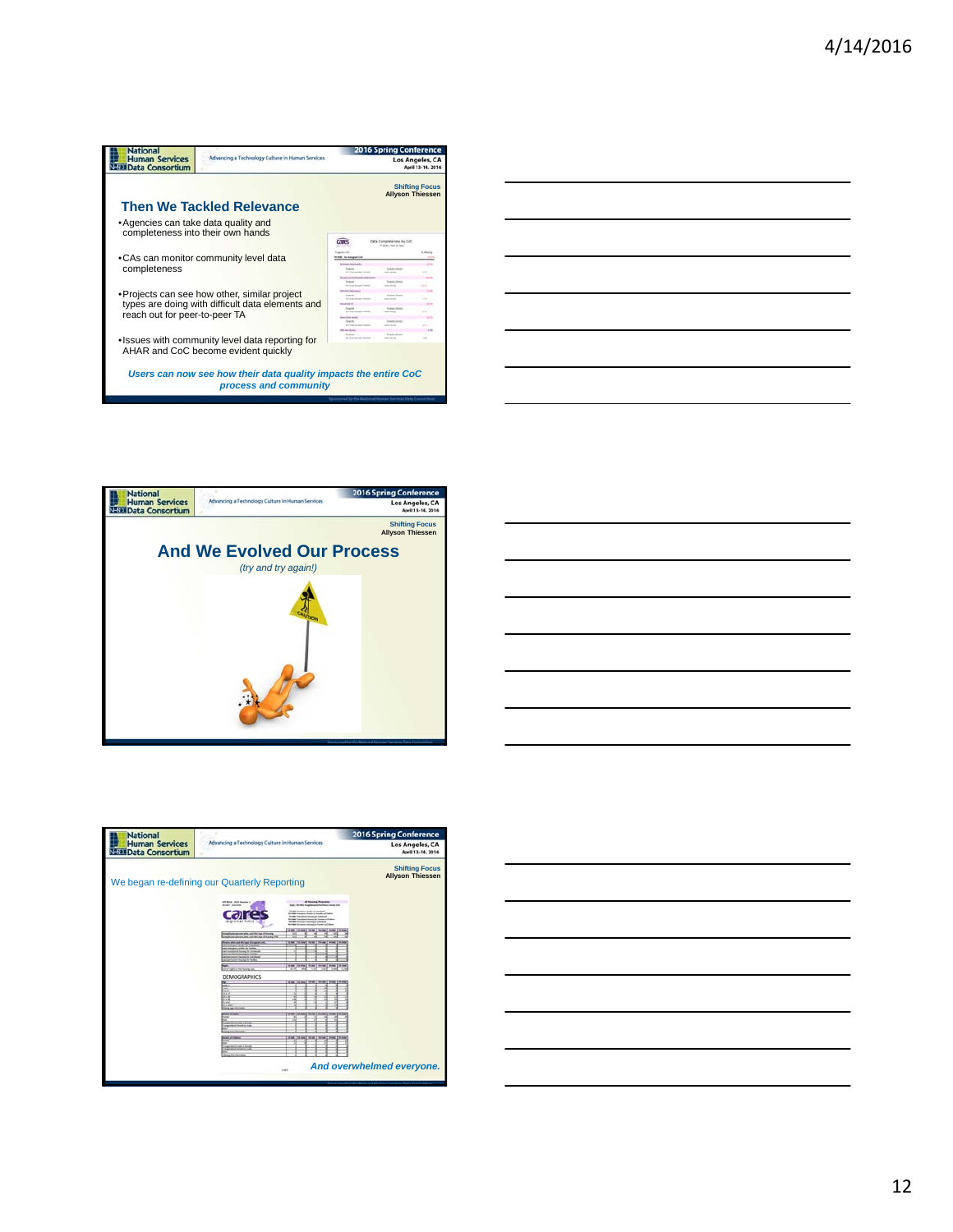| <b>National</b>                                                                                                           |                                                                                                                                                                                                                                                                    | <b>2016 Spring Conference</b>                                                                                                                                                                                                                                                               |  |
|---------------------------------------------------------------------------------------------------------------------------|--------------------------------------------------------------------------------------------------------------------------------------------------------------------------------------------------------------------------------------------------------------------|---------------------------------------------------------------------------------------------------------------------------------------------------------------------------------------------------------------------------------------------------------------------------------------------|--|
| <b>Human Services</b><br><b>NESE Data Consortium</b>                                                                      | Advancing a Technology Culture in Human Services                                                                                                                                                                                                                   | <b>Los Angeles, CA</b><br>April 13-14, 2016                                                                                                                                                                                                                                                 |  |
|                                                                                                                           | We added Graphical Representations                                                                                                                                                                                                                                 | <b>Shifting Focus</b><br><b>Allyson Thiessen</b>                                                                                                                                                                                                                                            |  |
| 10 Source to one difference of the lost of<br><b>TARTIFICATE</b><br><b>All a State State</b><br>HOUSEHOLD INFORMATION<br> | <b>Demographics</b><br><b>A MONTAGE AND CONSULTANTS</b><br><b><i><u>Asmarlano Individuale</u></i></b><br>nations Familian<br>⋒<br>and old Trip<br>SO MEDICINE<br>面鱼<br>275<br><b>AND</b><br>lð.<br><b>Disabling Conditions</b><br><b>Indiana Veterana</b><br>щ<br> | <b>Discharge Outcomes</b><br>⋒<br>PL computer 18 HB (the<br>are contracts. All the Canada<br><b>Data Quality</b><br>Mind to be a first that the contract<br>an Extract Record<br>$\sim$<br>a month forms<br><b><i>Inner Koppart Month</i></b><br><b>SHE</b>                                 |  |
| SUBJECKATION BREAKDOWNS<br>Lines, Sad and<br>$1 - 1$                                                                      | 回回<br><b>Designation On</b><br>5%<br><b>METODOLOGICA</b><br><b><i><u>SHELBARS</u></i></b><br><b>ANTINER PR</b><br><b>Chronically Homeless</b><br>Rowser Henric July<br>And our communities abandoned the rest of the data                                          | Arthur in Norway and<br><b>Sec</b><br><b>Capital Morel A FOR NUM</b><br><b><i><u>International Control</u></i></b><br>$\sim$<br>the print and change 100001 Strain<br>NY-RAY-<br>Newburgh/Middleteam/Orange<br>County CoC<br>Jnd Guarter, 2014 Fried Trac<br>and the rest of the 'picture'. |  |

| <u> 1989 - Johann Stoff, amerikansk politiker (* 1989)</u>                                                             |  |  |
|------------------------------------------------------------------------------------------------------------------------|--|--|
|                                                                                                                        |  |  |
| <u> 1989 - Johann Stoff, deutscher Stoffen und der Stoffen und der Stoffen und der Stoffen und der Stoffen und der</u> |  |  |
| <u> 1989 - Johann Stoff, amerikansk politiker (d. 1989)</u>                                                            |  |  |
|                                                                                                                        |  |  |
|                                                                                                                        |  |  |
|                                                                                                                        |  |  |
|                                                                                                                        |  |  |
|                                                                                                                        |  |  |
|                                                                                                                        |  |  |
|                                                                                                                        |  |  |
| <u> 1989 - Johann Stoff, amerikansk politiker (d. 1989)</u>                                                            |  |  |
|                                                                                                                        |  |  |





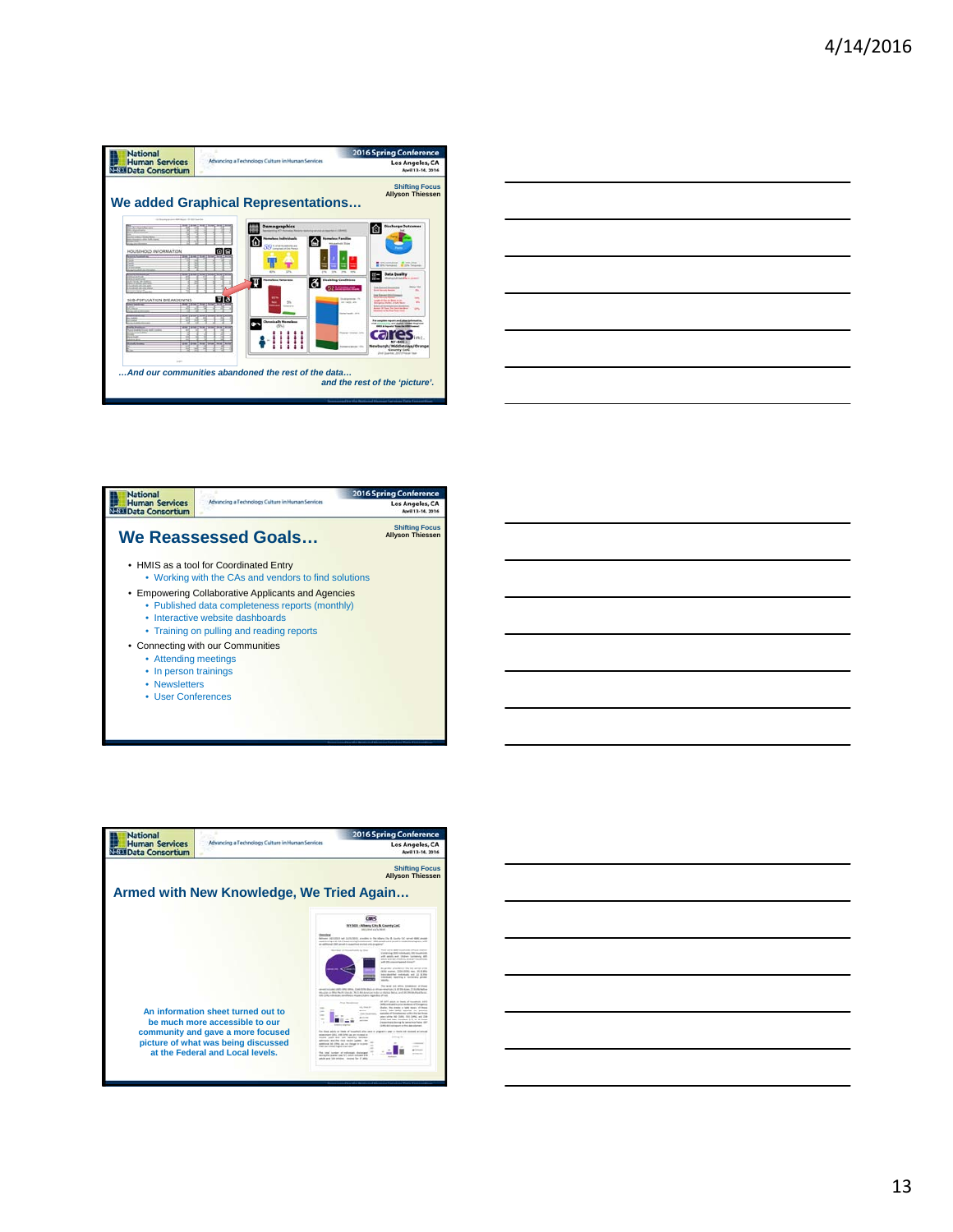